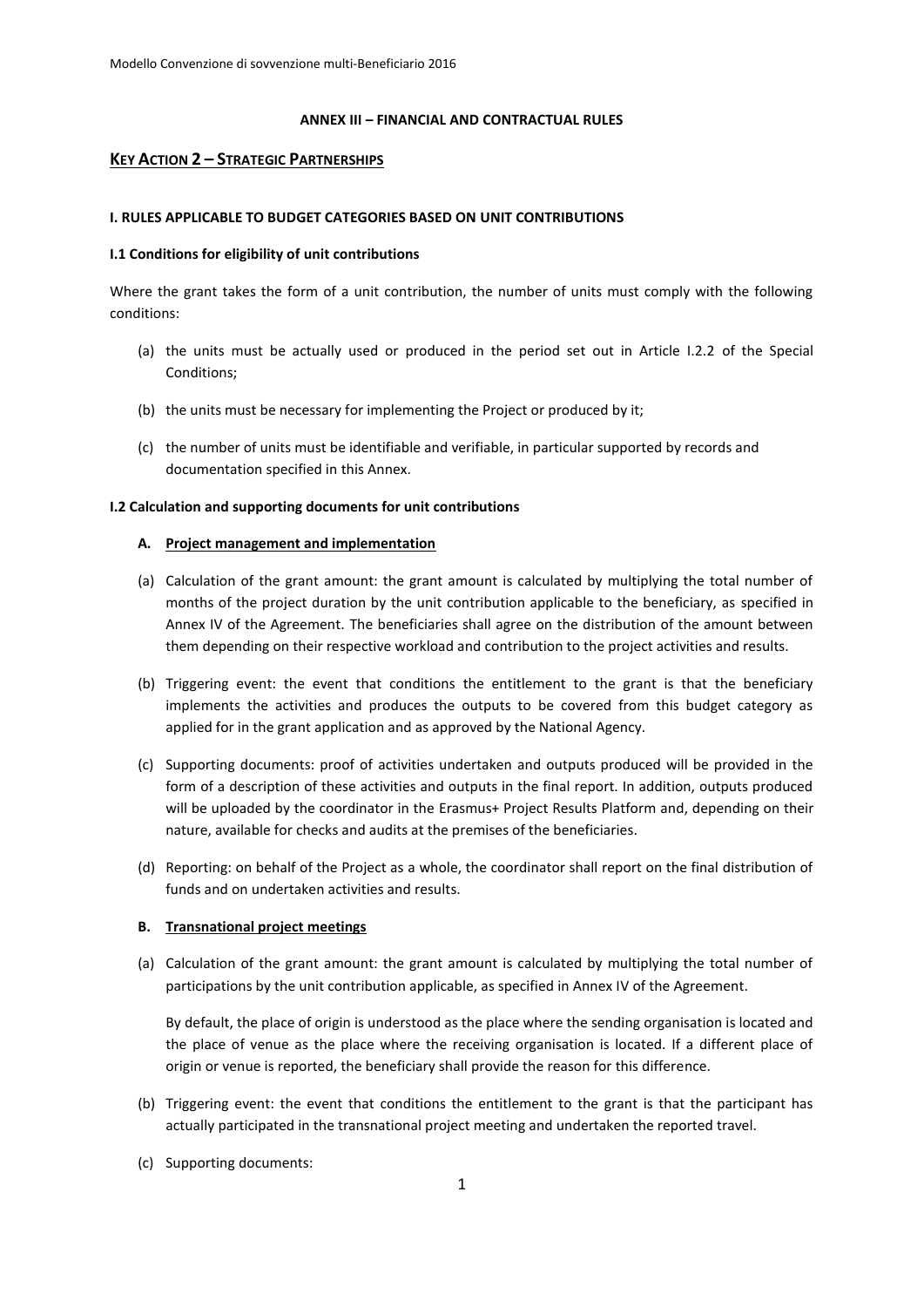- For travel taking place between the sending organisation and the receiving organisation: proof of attendance of the activity in the form of a declaration signed by the receiving organisation specifying the name of the participant, the purpose of the activity, as well as its starting and end date;
- In case of travel from a place different than that where the sending organisation is located and/or travel to a place different than that where the receiving organisation is located which leads to a change of distance band, the actual travel itinerary shall be supported with travel tickets or other invoices specifying the place of departure and the place of arrival.
- Proof of attendance of the transnational project meeting in the form of a participants list signed by the participants and the receiving organisation specifying the name, date and place of the transnational project meeting, and for each participant: name, e-mail address and signature of the person, name and address of the sending organisation of the person;
- Detailed agenda and any documents used or distributed at the transnational project meeting.

### (d) Reporting:

- The coordinator shall report on the venue of the meeting, the date and the number of participants.
- In all cases, the beneficiaries shall be able to demonstrate a formal link with the persons participating in transnational project meetings, whether they are involved in the Project as staff (whether on a professional or voluntary basis) or as learners of the beneficiary organisations.

### **C. Intellectual outputs**

- (a) Calculation of the grant amount: the grant amount is calculated by multiplying the number of days of work performed by the staff of the beneficiaries by the unit contribution applicable per day for the category of staff for the country in which the beneficiary concerned is established, as specified in Annex IV of the Agreement. The category applicable does not relate to the professional profile of the person, but to the function performed by the person in relation to the development of the intellectual output.
- Staff costs for managers and administrative staff are expected to be covered already under the "Project management and implementation" budget item. These costs can be used under the "Intellectual Outputs" budget item only if applied for and approved by the NA, as specified in Annex II.
- (b) Triggering event: the event that conditions the entitlement to the grant is that the intellectual output has been produced and that it is of an acceptable quality level, as determined by the evaluation of the NA.
- (c) Supporting documents:
- proof of the intellectual output produced, which will be uploaded in the Erasmus+ Project Results Platform and/or, depending on its nature, available for checks and audits at the premises of the beneficiaries;
- proof of the staff time invested in the production of the intellectual output in the form of a time sheet per person, identifying the name of the person, the category of staff in terms of the 4 categories specified in Annex IV, the dates and the total number of days of work of the person for the production of the intellectual output.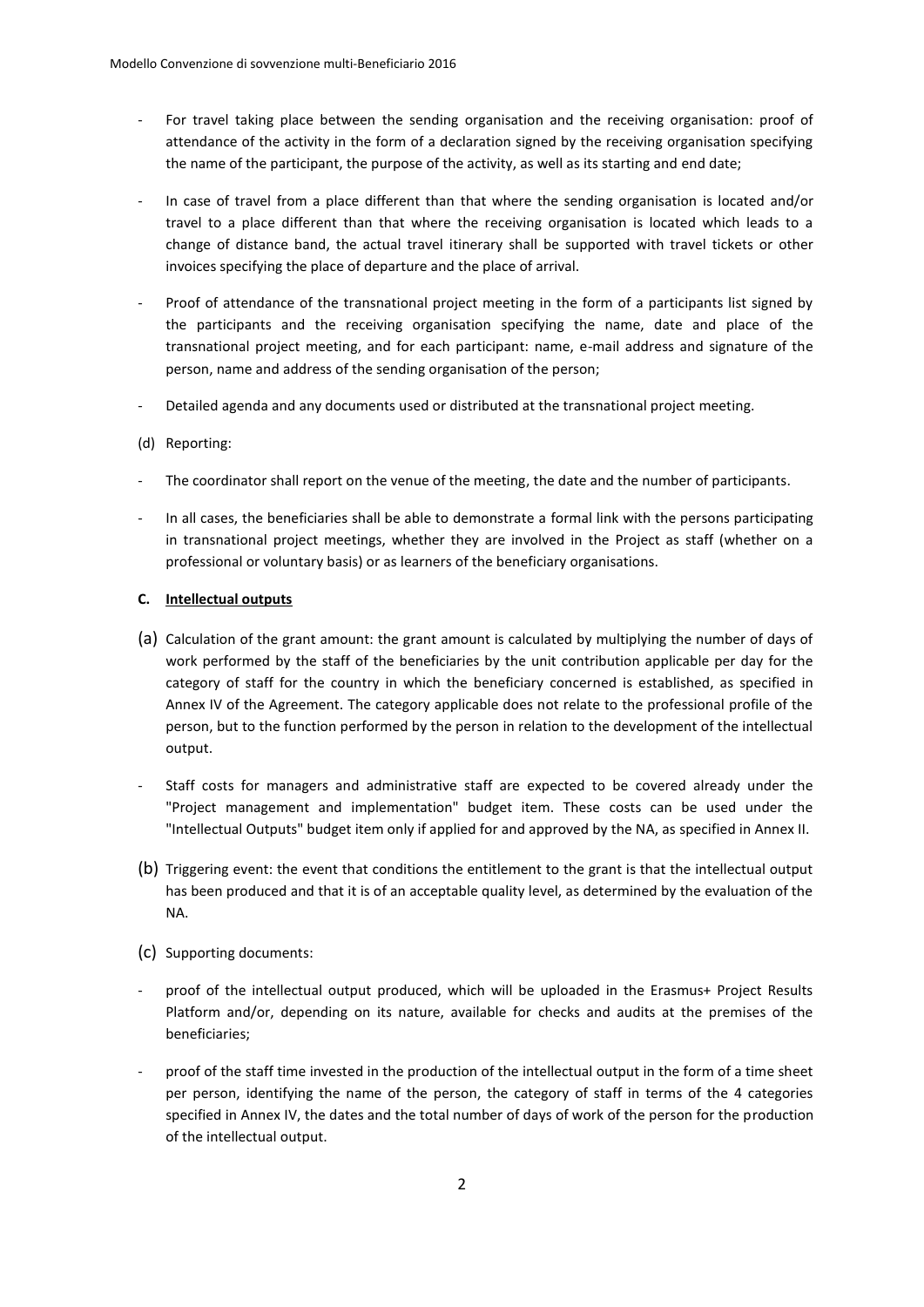- proof of the nature of the relationship between the person and the beneficiary concerned (such as type of employment contract, voluntary work, etc.), as registered in the official records of the beneficiary. In all cases, the beneficiaries must be able to demonstrate the formal link with the staff member concerned, whether the person is involved in the Project on a professional or voluntary basis. Staff working for a beneficiary on the basis of service contract (e.g. translators, web designer etc.) is not considered as staff of the organisation concerned. Their working time can therefore not be claimed under "intellectual outputs" but may be eligible under "exceptional costs" under the conditions specified in the related section below.
- (d) Reporting:
- On behalf of the Project as a whole, the coordinator shall report on the activities undertaken and results produced. The coordinator shall include information on the start and end date and on the number of days of work per category of staff for each of the beneficiaries cooperating directly on the development of intellectual outputs.

### **D. Multiplier events**

- (a) Calculation of the grant amount: the grant amount is calculated by multiplying the number of participants from organisations other than the beneficiary and other project partner organisations as specified in the Agreement by the unit contribution applicable per participant, as specified in Annex IV of the Agreement.
- (b) Triggering event: the event that conditions the entitlement to the grant is that the multiplier event has taken place and that it is of an acceptable quality level, as determined by the evaluation of the NA.
- (c) Supporting documents:
- Proof of attendance of the multiplier event in the form of a participants list signed by the participants specifying the name, date and place of the multiplier event, and for each participant: name, e-mail address and signature of the person, name and address of the sending organisation of the person;
- Detailed agenda and any documents used or distributed at the multiplier event.
- (d) Reporting:
- On behalf of the Project as a whole, the coordinator shall report on the description of the multiplier event, the intellectual outputs covered, the leading and participating organisations, the venue of the meeting and the numbers of local and international participants
- In the case that the beneficiaries do not develop the intellectual outputs applied for and approved by the NA, the related Multiplier events will not be considered eligible for grant support either. If the NA awarded support for the development of several intellectual outputs but only some of them are ultimately realised, the NA shall determine to which extent each of the related Multiplier events is eligible for grant support.

#### **E. Learning, teaching and training activities**

(a) Calculation of the grant amount: the grant amount takes the form of a unit contribution towards the travel, individual support and linguistic support. It is calculated as follows: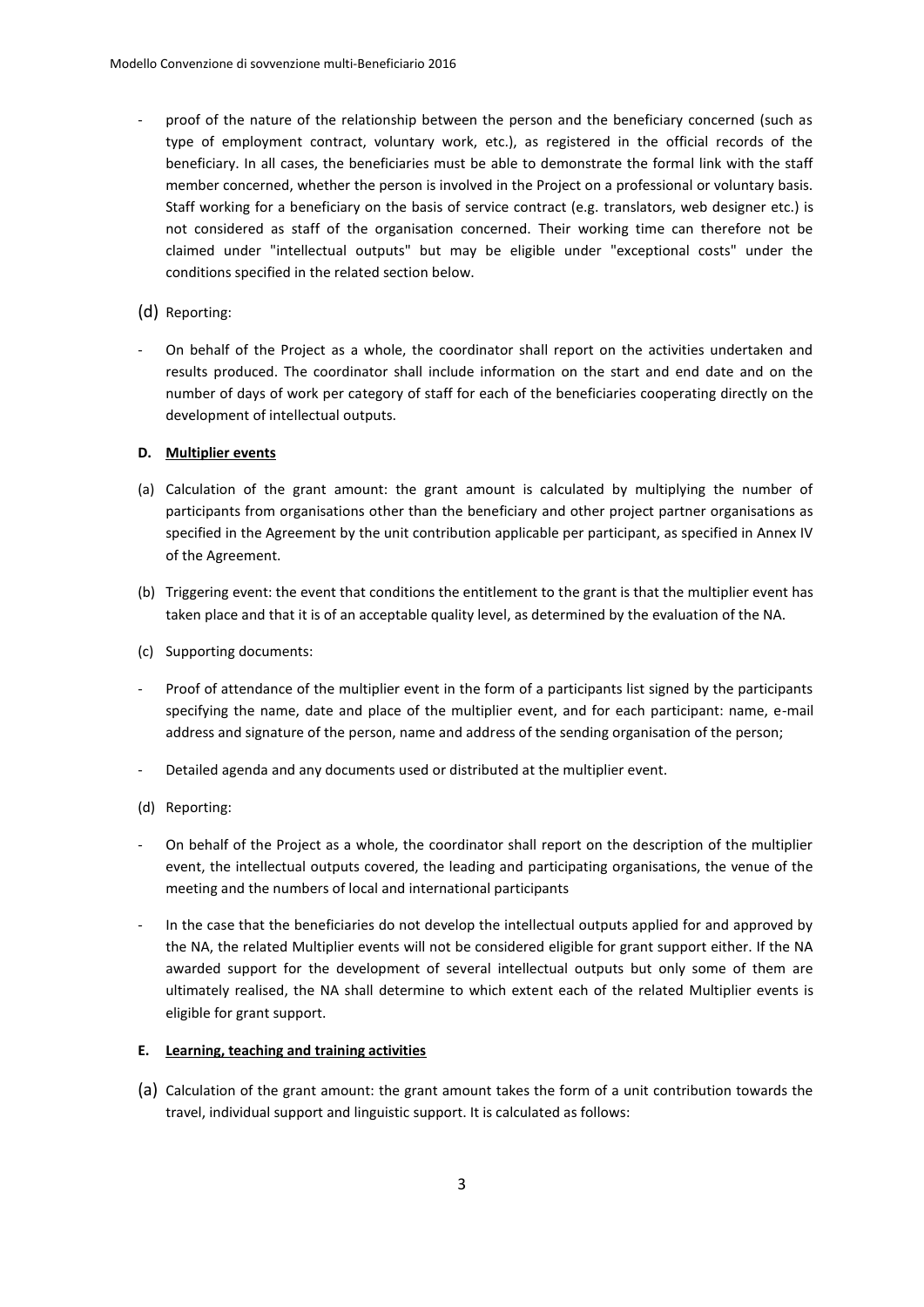- Travel: the grant amount is calculated by multiplying the number of participants by the unit contribution applicable to the distance band for the travel, as specified in Annex IV of the Agreement; for the establishment of the distance band applicable, the coordinator shall use the on-line distance calculator available on the Commission's website at [http://ec.europa.eu/programmes/erasmus](http://ec.europa.eu/programmes/erasmus-plus/tools/distance_en.htm)[plus/tools/distance\\_en.htm.](http://ec.europa.eu/programmes/erasmus-plus/tools/distance_en.htm)
- Individual support: the grant amount is calculated by multiplying the number of days/months per participant, including accompanying persons staying up to 60 days, by the unit contribution applicable per day/month for the type of participant and for the host country concerned, as specified in Annex IV of the Agreement. In the case of incomplete months for activities exceeding 2 months, the grant amount is calculated by multiplying the number of days of the incomplete month by 1/30 of the unit contribution per month. If necessary, the beneficiary may add one day for travel directly before the first day of the activity abroad and one day for travel directly following the last day of the activity abroad; these extra days for travel will be considered for the calculation of the individual support.
- Linguistic support: the grant amount is calculated by multiplying the total number of participants receiving linguistic support by the unit contribution applicable, as specified in Annex IV of the Agreement.
- Support to participants in Learning, teaching and training activities taking place in their own country is eligible, provided that the activities involve participants from beneficiary organisations from at least two different Programme Countries and that the distance between the place of departure and place of arrival as specified above is at least 100 km following the online distance band calculator.
- (b) In all cases, the beneficiaries must be able to demonstrate the formal link with the persons participating in Transnational training, teaching or learning activities, whether they are involved in the Project as staff (either on a professional or a voluntary basis) or as learners.

Triggering event:

- Travel: the triggering event for the entitlement to the grant is that the participant has actually undertaken the reported travel.
- Individual support: the event that conditions the entitlement to the grant is that the participant has actually undertaken the activity.
- Linguistic support: the triggering event for the entitlement to the grant is that the participant has undertaken an activity exceeding 2 months and that the person has actually undertaken language preparation in the language of instruction or of work.
- (c) Supporting documents:
	- (i) Travel
- For travel taking place between the sending organisation and the receiving organisation: proof of attendance of the activity in the form of a declaration signed by the receiving organisation specifying the name, the e-mail address of the participant, the purpose of the activity, as well as its starting and end date;
- In exceptional cases of travel from a place different than that where the sending organisation is located and/or travel to a place different than that where the receiving organisation is located which leads to a change of distance band, the actual travel itinerary shall be supported with travel tickets or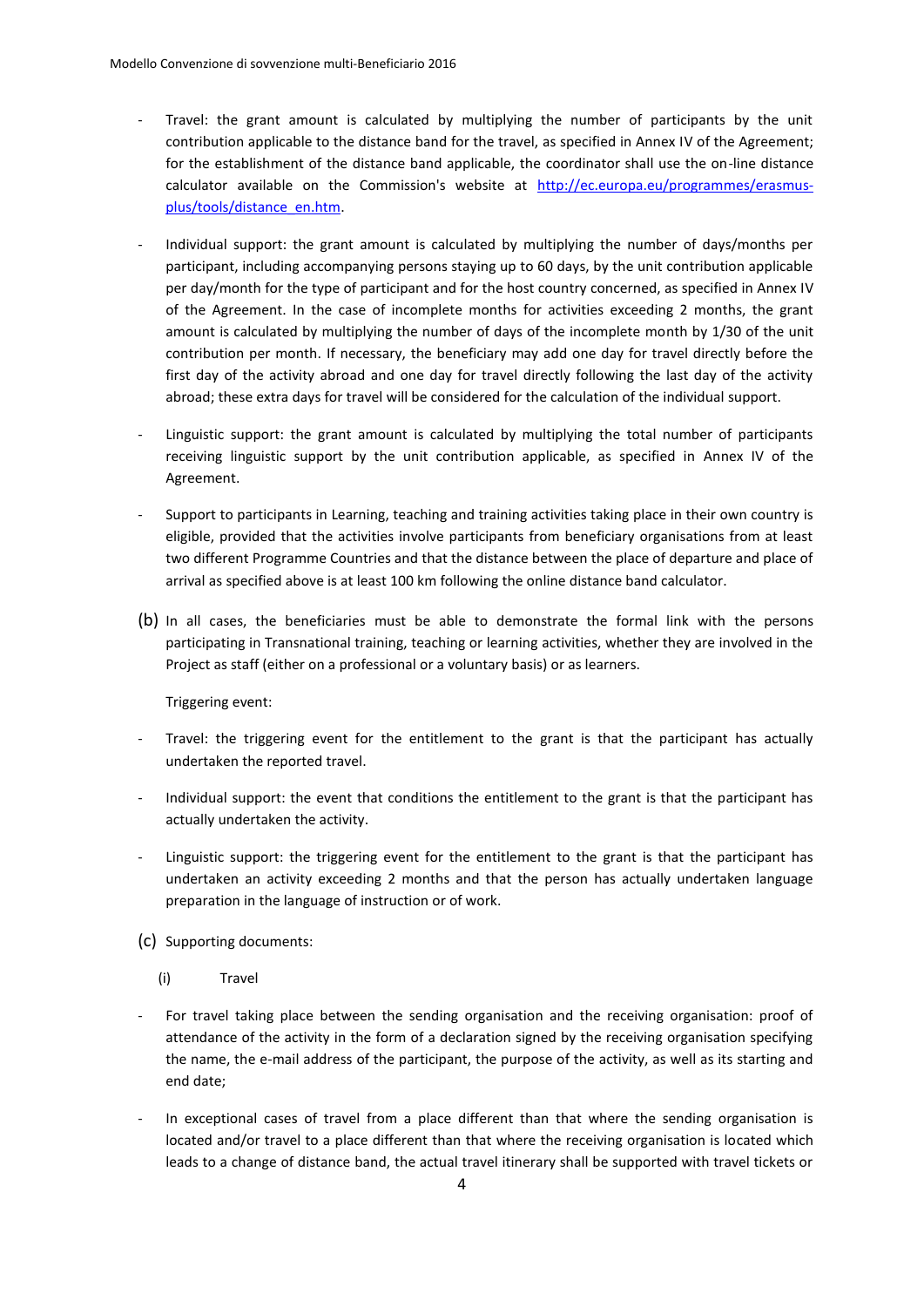other invoices specifying the place of departure and the place of arrival In duly justified exceptional cases when the third party evidence cannot be provided, the beneficiary and the receiving organisation can sign a declaration specifying the place of departure and the place of arrival].

- (ii) Individual support
- Proof of attendance of the activity in the form of a declaration signed by the receiving organisation specifying the name of the participant, the purpose of the activity, as well as its start and end date;
- (iii) Linguistic support
- Proof of attendance of courses in the form of a declaration signed by the course provider, specifying the name of the participant, the language taught, the format and duration of the linguistic support provided, or
- Invoice for the purchase of learning materials, specifying the language concerned, the name and address of the body issuing the invoice, the amount and currency, and the date of the invoice, or
- In case the linguistic support is provided directly by the beneficiary: a declaration signed and dated by the participant, specifying the name of the participant, the language taught, the format and duration of the linguistic support received.
- (d) Reporting:
- The coordinator shall report on the venue of all Transnational learning, teaching and training activities, the date and the number of participants.

# **II. RULES APPLICABLE FOR THE BUDGET CATEGORIES BASED ON REIMBURSEMENT OF ACTUAL INCURRED COSTS**

#### **II.1. Conditions for the reimbursement of actual costs**

Where the grant takes the form of a reimbursement of actual costs, the following conditions shall apply:

- (a) they are incurred by the beneficiary;
- (b) they are incurred in the period set out in Article I.2.2.;
- (c) they are indicated in the estimated budget set out in Annex II or eligible following budget transfers in accordance with Article I.3.3;
- (d) they are incurred in connection with the Project as described in Annex II and are necessary for its implementation;
- (e) they are identifiable and verifiable, in particular are recorded in the beneficiary's accounting records and determined according to the applicable accounting standards of the country where the beneficiary is established and with the beneficiary's usual cost accounting practices;
- (f) they comply with the requirements of applicable tax and social legislation;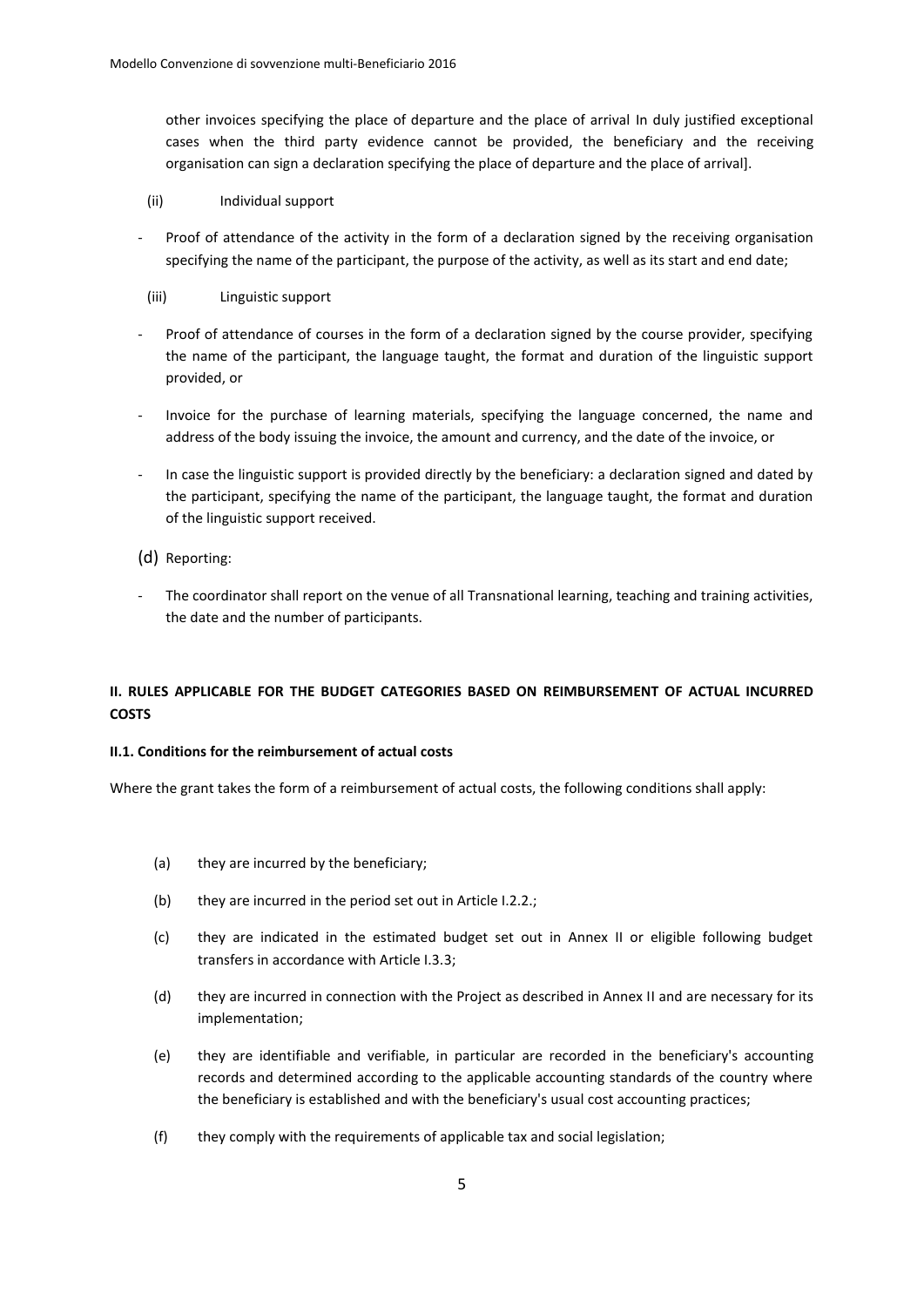- (g) they are reasonable, justified, and comply with the principle of sound financial management, in particular regarding economy and efficiency;
- (h) they are not covered by a unit contribution as specified in Section I of this Annex.

#### **II.2. Calculation of actual cost**

### A. Special needs support

- (a) Calculation of the grant amount: the grant is a reimbursement of 100% of the eligible costs actually incurred.
- (b) Eligible costs: costs directly related to participants with disabilities and accompanying persons beyond the  $60<sup>th</sup>$  day of stay and that are additional to costs supported by a unit contribution as specified in Section I of this Annex.
- (c) Supporting documents: invoices of the actual costs incurred, specifying the name and address of the body issuing the invoice, the amount and currency, and the date of the invoice.

#### B. Exceptional costs

- (a) Calculation of the grant amount: the grant equals the reimbursement of 75% of the eligible costs actually incurred with a maximum of € 50.000 per project excluding the costs of a financial guarantee if required by the Agreement; and of 80% of the eligible costs for expensive travel costs of participants from outermost regions and OCTs.
- (b) Eligible costs:
- Sub-contracting: sub-contracting and purchase of goods and services in so far as applied for by the beneficiary and in so far as approved by the NA as specified in Annex II;
- Financial guarantee: costs relating to a pre-financing guarantee lodged by the beneficiary where such guarantee is required by the NA, as specified in Article I.4.2 of the Agreement.
- Costs of travel for participants of outermost regions and OCTs for which the standard funding rule does not cover at least 70% of the eligible costs;
- Cost related to the depreciation costs of equipment or other assets (new or second-hand) as recorded in the accounting statements of the beneficiary, provided that the asset has been purchased in accordance with Article II.10 and that it is written off in accordance with the international accounting standards and the usual accounting practices of the beneficiary. The costs of rental or lease of equipment or other assets are also eligible, provided that these costs do not exceed the depreciation costs of similar equipment or assets and are exclusive of any finance fee. In the case of equipment purchase, rental or lease only the amount corresponding to the share of time of the use of the equipment for the project can be claimed.
- (c) Supporting documents:
- Sub-contracting: invoices of the actual costs incurred, specifying the name and address of the body issuing the invoice, the amount and currency, and the date of the invoice.
- Financial guarantee: proof of the cost the financial guarantee issued by the body providing the guarantee to the beneficiary, specifying the name and address of the body issuing the financial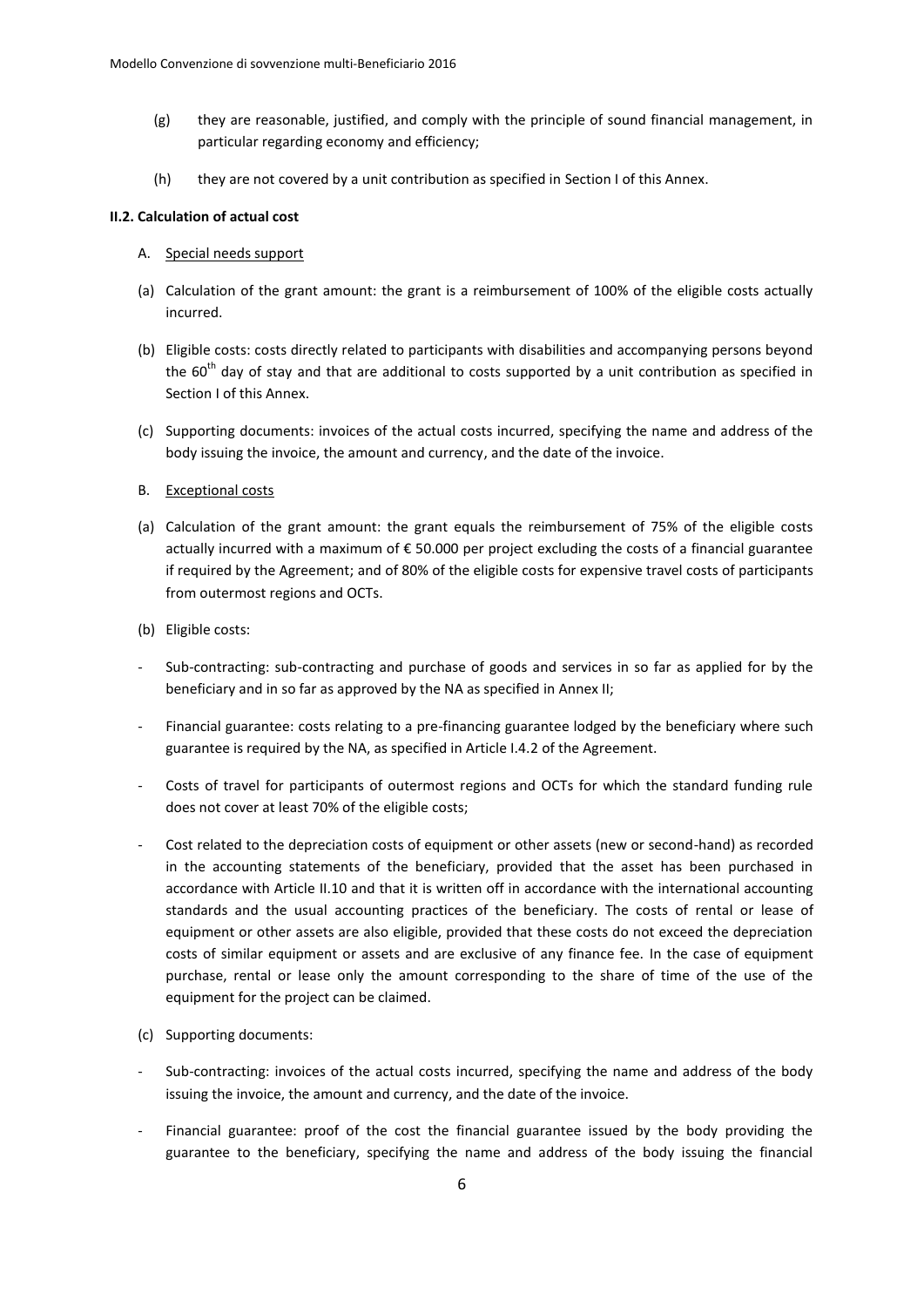guarantee, the amount and currency of the cost of the guarantee, and providing the date and signature of the legal representative of the body issuing the guarantee.

- Depreciations costs: proof of the purchase, rental or lease of the equipment, as recorded in the beneficiary's accounting statements, justifying that these costs correspond to the period set out in Article I.2.2 and the rate of actual use for the purposes of the Project may be taken into account;
- In the case of the costs for travel for participants from outermost regions and OCTs, proof of payment of the related costs on the basis of invoices specifying the name and address of the body issuing the invoice, the amount and currency, and the date of the invoice.

### **III. CONDITIONS OF ELIGIBILITY OF PROJECT ACTIVITIES**

- a) The beneficiaries shall ensure that the activities of the project for which grant support was awarded are eligible in accordance with the rules set out in the Erasmus+ Programme Guide for each Key Action and each field.
- b) Activities undertaken that are not compliant with the rules set out in the Erasmus+ Programme Guide as complemented by the rules set out in this Annex shall be declared ineligible by the NA and the grant amounts corresponding to the activities concerned shall be reimbursed in full. The reimbursement shall cover all budget categories for which a grant was awarded in relation to the activity that is declared ineligible.
- c) The eligible minimum duration of mobility activities specified in the Programme Guide is the minimum duration of the activity excluding time for travel.

### **IV. RULES AND CONDITIONS FOR GRANT REDUCTION FOR POOR, PARTIAL OR LATE IMPLEMENTATION**

- Poor, partial or late implementation of the Project may be established by the NA on the basis of:
	- o The final report submitted by the coordinator;
	- o The products and outputs produced by the project;
- The NA may consider also information received from any other relevant source, proving that the Project is not implemented in accordance with the contractual provisions. Other sources of information may include monitoring visits, desk checks or on the spot checks undertaken by the NA.
- The final report will be evaluated on the basis of quality criteria and scored on a total of maximum 100 points. If the final report scores below 50 points in total, the NA may reduce the final grant amount on the basis of poor, partial or late implementation of the Project even if all activities reported were eligible and actually took place.
- *For accredited organisations only*: In the case of accredited organisations, if the NA considers that the implementation of the Project does not respect the quality commitment undertaken by the beneficiaries, the NA may in addition or alternatively impose the implementation of an action plan to ensure respect of the applicable quality and compliance requirements by the beneficiaries concerned within a given timeframe. If the beneficiaries do not implement the action plan satisfactorily by the due date, the NA may withdraw the accreditation of the beneficiaries concerned.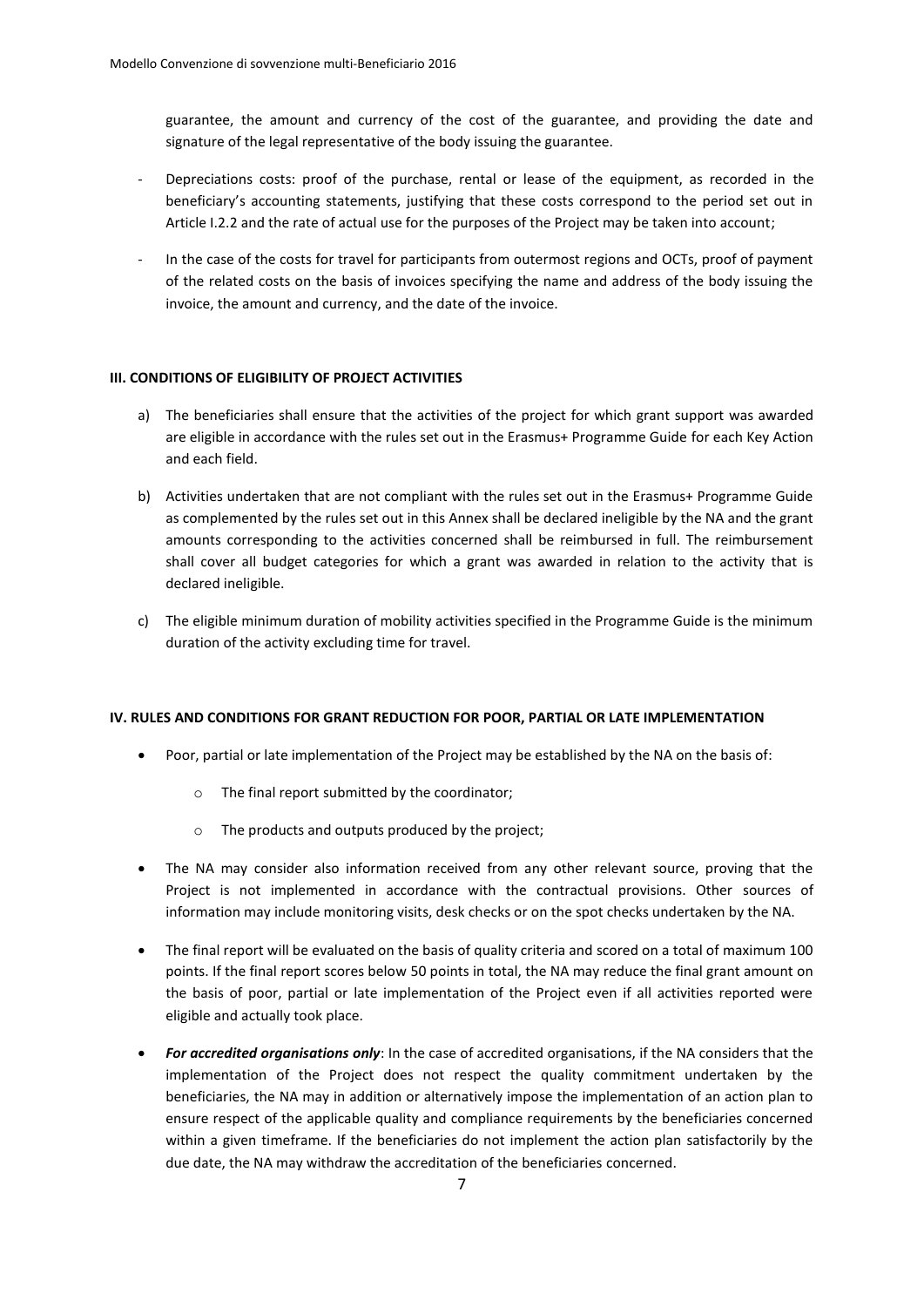- The final report, products and outputs will be assessed by the NA, using a common set of quality criteria focusing on:
	- $\circ$  The extent to which the project was implemented in line with the approved grant application
	- $\circ$  The quality of activities undertaken and their consistency with the project objectives
	- o The quality of the products and outputs produced
	- o The learning outcomes and impact on participants
	- $\circ$  The extent to which the project proved to be innovative/complementary to other initiatives
	- o The extent to which the project proved to add value at EU level
	- o The extent to which the project implemented effective quality measures as well as measures for evaluating the project's outcomes
	- o The impact on the participating organisations
	- $\circ$  In case of learning, teaching and training activities: the quality of the practical arrangements provided in support of the mobility, in terms of preparation, monitoring and support to participants during their mobility activity, the quality arrangements for the recognition/validation of the learning outcomes of participants
	- o The quality and scope of the dissemination activities undertaken
	- $\circ$  The potential wider impact of the project on individuals and organisations beyond the beneficiaries
- A grant reduction based on poor, partial or late implementation may be applied to the total final amount of eligible expenses and may be of:
	- o 25% if the final report scores at least 40 points and below 50 points;
	- o 50% if the final report scores at least 25 points and below 40 points;
	- o 75% if the final report scores below 25 points.

### **V. CHECKS OF GRANT BENEFICIARIES AND PROVISION OF SUPPORTING DOCUMENTS**

In accordance with Article II.27, the beneficiaries may be subject to checks and audits in relation to the Agreement. Checks and audits aim at verifying whether the beneficiaries managed the grant in respect of the rules set out in the Agreement, in order to establish the final grant amount to which the beneficiaries are entitled.

A final report check shall be performed for all projects. In addition, the project may be subject to a further desk check or on-the-spot check if the project Agreement is included in the NA sample required by the European Commission or if the NA selected the Agreement for a targeted check based on its risk assessment.

For final report check and desk check, the coordinator shall supply copies of supporting documents to the NA (including supporting documents from the other beneficiaries), unless the NA makes a request for originals to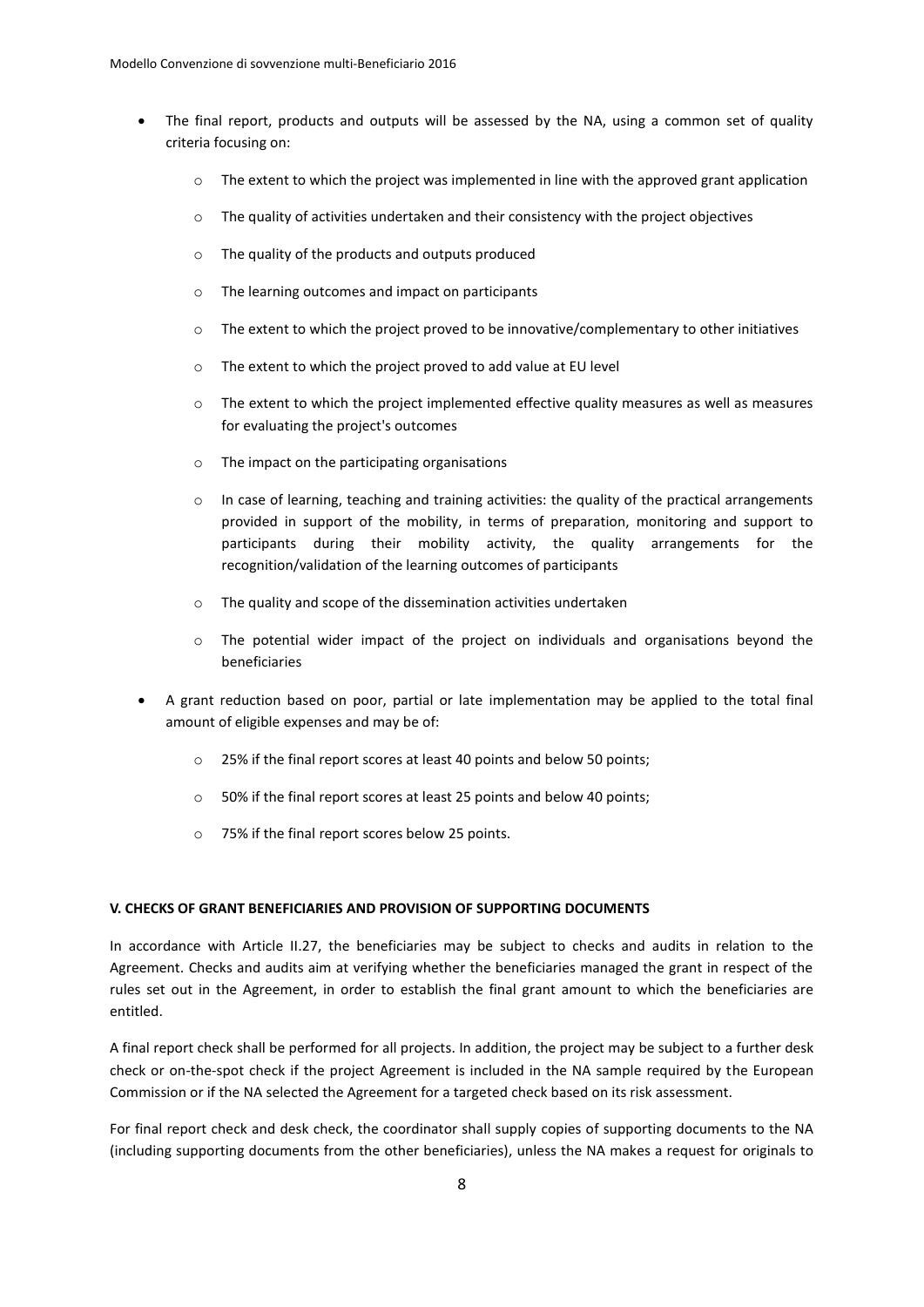be delivered. The NA shall return original supporting documents to the beneficiary upon its analysis thereof. If the beneficiary is legally not authorised to send original documents for final report or desk checks, the beneficiary concerned may send a copy of the supporting documents instead.

The beneficiaries shall note that for any type of check the NA may additionally request supporting documents or evidence that are typically specified for another type of check.

The different checks shall include the following:

### **a) Final report check**

The final report check is undertaken at final report stage at the NA premises in order to establish the final grant amount to which the beneficiaries are entitled.

The beneficiary shall submit to the National Agency a final report through Mobility Tool+ which will include the following information on grant expenditure:

- o Unit contributions consumed for budget categories:
	- Project management and implementation
	- Transnational project meetings
	- *[Strategic Partnerships for Innovation only*] Intellectual outputs
	- [*Strategic Partnerships for Innovation only*] Multiplier events
	- Travel
	- $-$  Individual support
	- Linguistic support
- o Actual costs incurred for budget category:
	- Special needs support
- o Actual contributions incurred and supporting documents specified in Section II of this Annex for budget category:
	- Exceptional costs
- o Project results, by uploading them in the Erasmus+ Project Results Platform as provided in Article I.9.2.

#### **b) Desk check**

The desk check is an in-depth check of supporting documents at the NA premises that may be conducted at or after the final report stage.

Upon request, the beneficiary shall submit to the National Agency the supporting documents for all budget categories.

#### **c) On-the-spot checks**

On-the-spot checks are performed by the NA at the premises of the beneficiaries or at any other relevant premise for the execution of the Project. During on-the-spot checks, the beneficiary shall make available for review by the National Agency original supporting documentation as specified for final report and desk checks.

There are two types of possible on-the-spot checks: